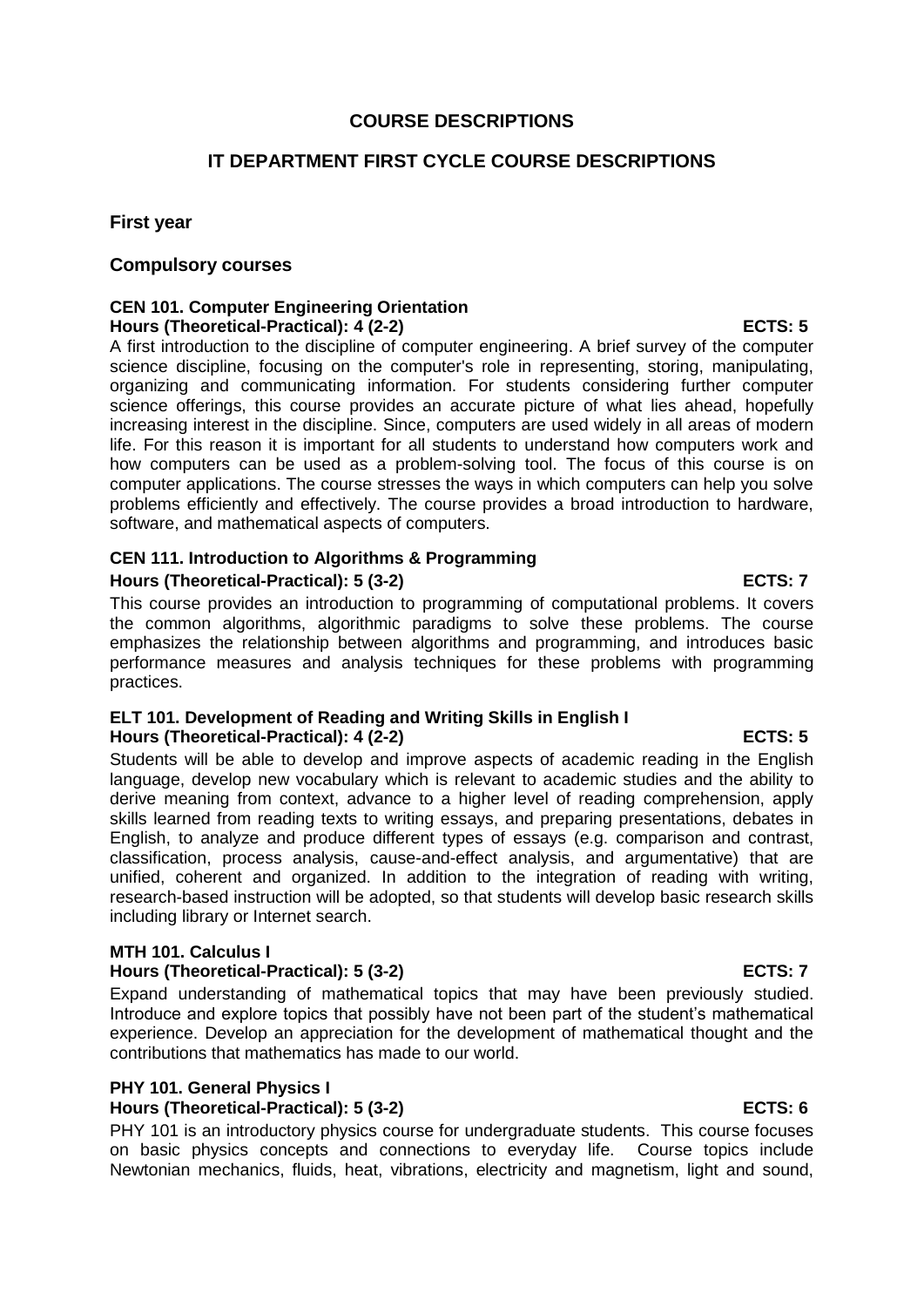quantum phenomenon, nuclear radiation, relativity, and cosmology. Connections to everyday life and society include energy conservation, global warming, nuclear energy, the origin of the universe, pseudoscience, and the search for extraterrestrial life. While advanced mathematics is not required for this course, basic math with some trigonometry and simple algebra is utilized. Proportional reasoning, estimating, and graphing skills are emphasized throughout the course. Overall goals of this course include students' gaining an appreciation for the physical world, improved critical thinking and reasoning skills, and improved scientific literacy for a better-informed public that can make intelligent voting decisions.

### **CEN 112. C Programming**

## Hours (Theoretical-Practical): 5 (3-2) **ECTS: 7**

Learn the C programming language and its fundamental programming concepts. Gain the knowledge to write simple C language applications and undertake future courses that assume some background in computer programming. Topics include variables, data types, functions, control structures, pointers, strings, arrays and dynamic allocation principles. You need access to any programming environment that allows you to write, edit, compile, link and debug a C program.

### **ELT 102. Development of Reading and Writing Skills in English II Hours (Theoretical-Practical): 4 (2-2) ECTS: 5**

The course aims to enhance students' academic skills, by integrating critical thinking strategies such as inference, synthesizing and drawing logical conclusions. Students will be able to infer word meaning from context, evaluate and categorize information. One of the main points is to integrate reading with writing. In order to help students develop strategies in academic reading and writing, various types of essays (e.g. a cover letter, statement of purpose, writing a research proposal, writing an abstract) will be analyzed and composed, with special attention paid to intertextual cohesion and coherence. In addition to reading and writing, the course aims to integrate presentations and debates relevant to written texts implemented in the course design.

### **MTH 102. Calculus II**

### **Hours (Theoretical-Practical): 5 (3-2) ECTS: 7**

Students should be prepared to use the mathematical apparatus of calculus in technical courses that follow in the curriculum. Course aims to provide both theoretical and practical knowledge for the students to use, combining mathematical rigor with engineering know-how.

### **PHY 102. General Physics II Hours (Theoretical-Practical): 5 (3-2) ECTS: 6**

By the end of the course students should be able to understand phenomena, concepts, terminology, and problem-solving skills in the field of electromagnetism, thermodynamics, optics, atomic, and nuclear physics.

### **MTH 104. Probability and Statistics for Engineers Hours (Theoretical-Practical): 4 (2-2) ECTS: 5**

Emphasis is on probability theory and its applications, with a smaller module at the end covering basic topics in statistics (parameter estimation, hypothesis testing and regression analysis). The probability part includes events and their probability, the Total Probability and Bayes' Theorems, discrete and continuous random variables and vectors, the Bernoulli trial sequence and Poisson process models, conditional distributions, functions of random variables and vectors, statistical moments, second-moment uncertainty propagation and second-moment conditional analysis, and various probability models such as the exponential, gamma, normal, lognormal, uniform, beta and extreme-type distributions. In addition, the graduate subject has a module on system reliability, which covers both second-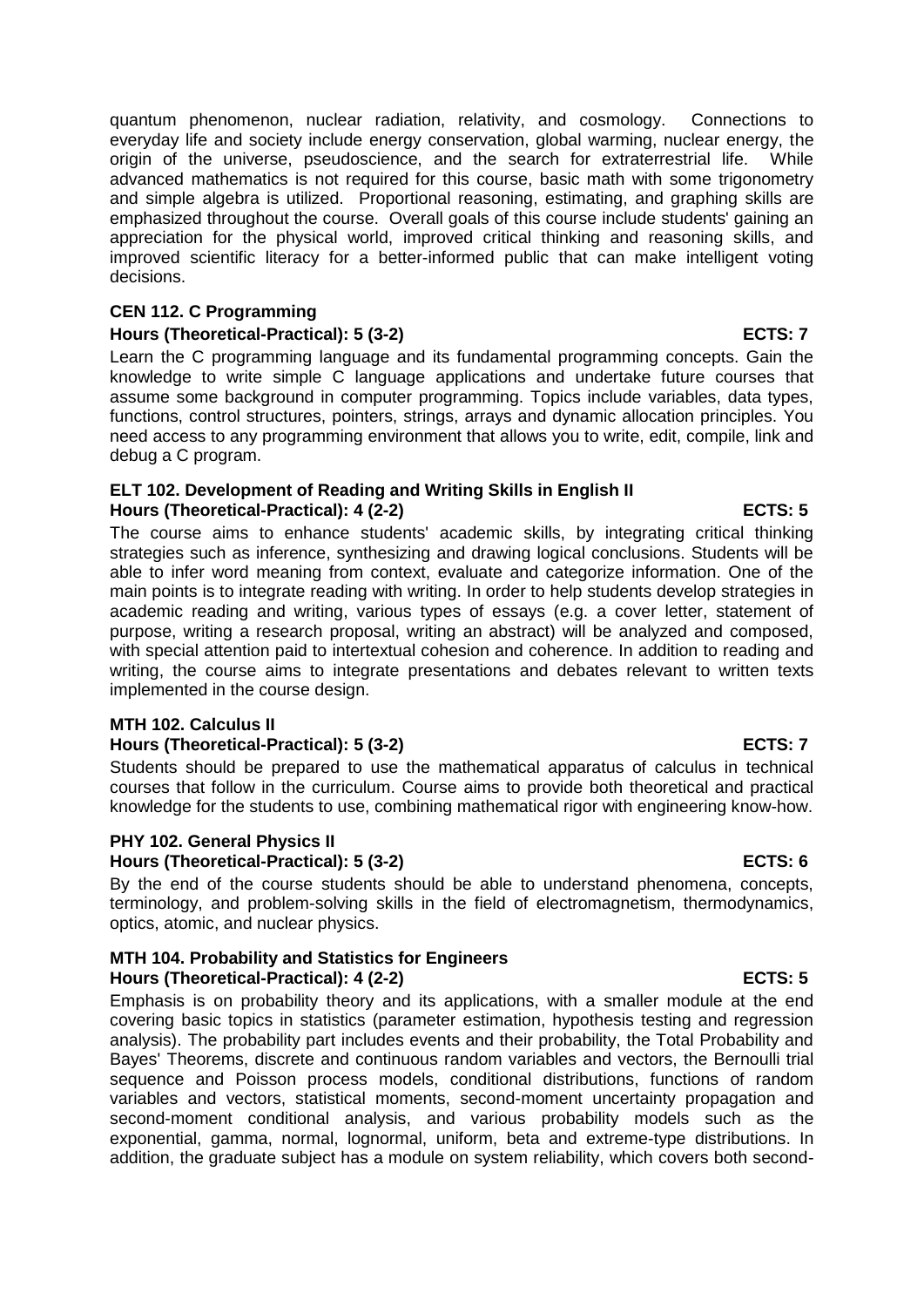moment and full-distribution techniques. Throughout the subjects, emphasis is on application to engineering and everyday life problems.

# **Second year**

# **Compulsory courses**

# **CEN 221. Object Oriented Programming Hours (Theoretical-Practical): 5 (3-2) ECTS: 6**

This course is intended to provide in-depth object-oriented problem solving. This class focuses on object-oriented design of applications. We will be using the C++ and C# programming language as a tool for implementation of specific solutions. Students will critically analyze and explore programming methodologies and apply their studies to the design and implementation of contemporary software applications. Using creativity to solve challenging problems, as well as finding the optimum solution, is expected of all students. Upon completion of the course, the student will be able to: Define and describe object, class, method, inheritance, polymorphism, and encapsulation, describe the use of object oriented analysis and design tools such as class diagrams, use cases, design and code non-trivial object oriented programs.

## **CEN 281. Electronic Circuits and Devices Hours (Theoretical-Practical): 5 (3-2) ECTS: 5**

This course covers semiconductor devices and electronic circuits; electrical characteristics, principles of operation, circuit models of diodes, field-effect and bipolar transistors, and operational amplifiers; analysis and design of basic application circuits.

# **CEN 283. Digital Design**

# **Hours (Theoretical-Practical): 5 (3-2) ECTS: 6**

The course is designed to introduce the basics of digital design, digital logic and automata theory to students together with a solid introduction to hardware design in HDL, namely Verilog.

# **MTH 201. Differential Equations Hours (Theoretical-Practical): 3 (3-0) ECTS: 4**

This Course introduces basic topics and solution techniques of differential equations. To develop an appreciation for the development of mathematical thought and the contributions that mathematics has made to our world. This course is designed to expand understanding of advanced mathematical topics and their applications with real life problems and analyzing the results.

# **MTH 203. Discrete Mathematics Hours (Theoretical-Practical): 3 (3-0) ECTS: 4**

This course covers elementary discrete mathematics for computer science and engineering. It emphasizes mathematical definitions and proofs as well as applicable methods. Topics include formal logic notation, proof methods; induction, well-ordering; sets, relations; elementary graph theory; integer congruence; asymptotic notation and growth of functions; permutations and combinations, counting principles; discrete probability. Further selected topics may also be covered, such as recursive definition and structural induction; state machines and invariants; recurrences; generating functions.

### **CEN 212. Programming Languages Hours (Theoretical-Practical): 3 (3-0) ECTS: 6**

This course teaches the principles of functional, imperative, and logic programming languages. Topics covered include: meta-circular interpreters, semantics (operational and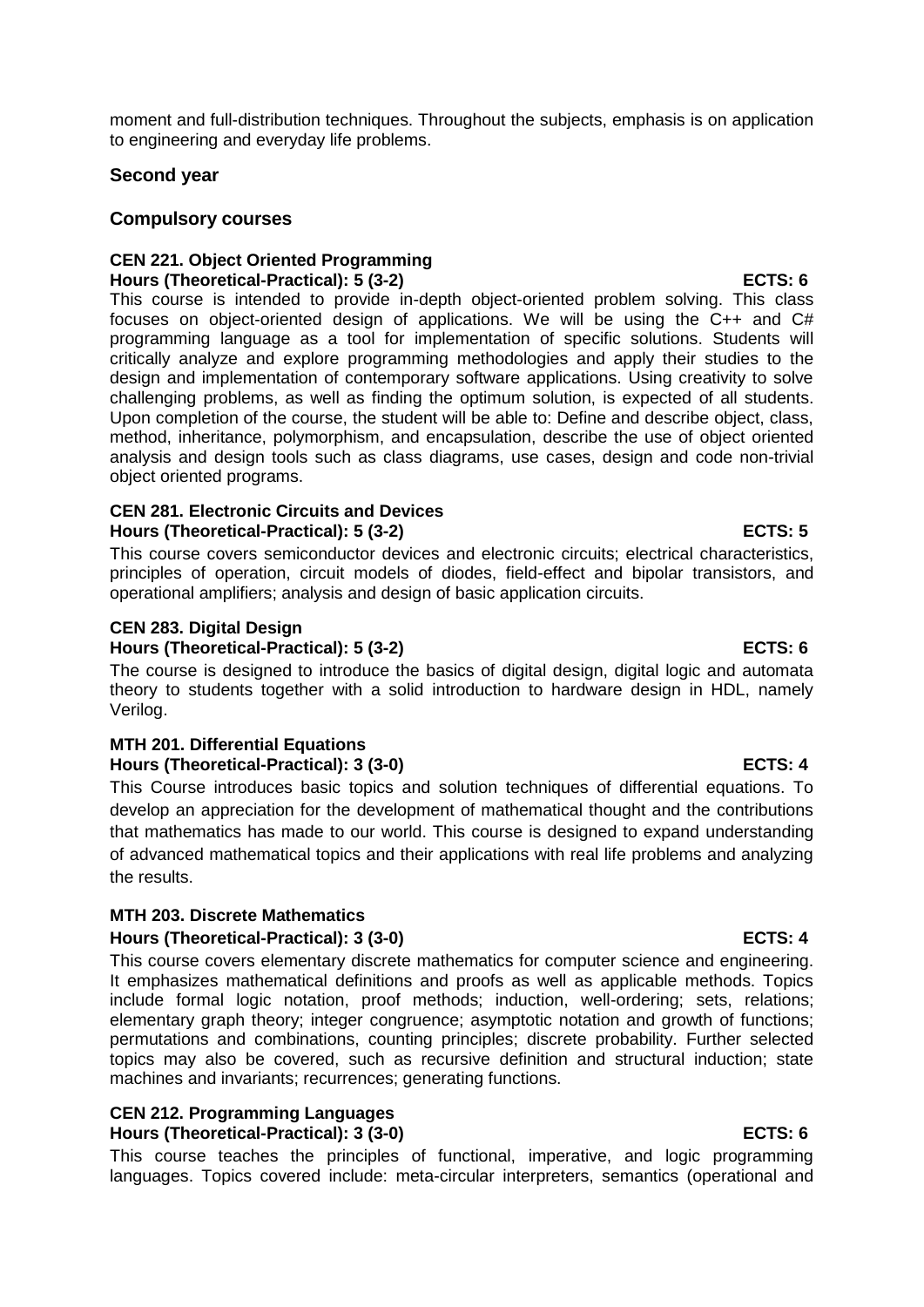denotational), type systems (polymorphism, inference, and abstract types), object oriented programming, modules, and multiprocessing. The course involves substantial programming assignments and problem sets as well as a significant amount of reading. The course uses the C# or JAVA and Python programming language for all of its assignments.

### **CEN 252. Computer Organization Hours (Theoretical-Practical): 3 (3-0) ECTS: 6**

Organization of a simple stored-program computer: CPU, busses and memory. Instruction sets, machine code, and assembly language. Conventions for assembly language generated by compilers. Floating-point number representation. Hardware organization of simple processors. Address translation and virtual memory. Very introductory examples of input/output devices, interrupt handling and multi-tasking systems.

# **CEN 254. Data Structures**

## **Hours (Theoretical-Practical): 4 (3-2) ECTS: 7**

This course is designed to give an introduction to the concepts of data structures and algorithms which are related to specific data structure. Main goal of the course is to give essential information that every serious programmer needs to know about algorithms and data structures. All algorithms and data structures which are covered in this course will be implemented using Java programming language during practical sessions.

### **MTH 204. Numerical Analysis Hours (Theoretical-Practical): 3 (3-0) ECTS: 5**

This course analyzed the basic techniques for the efficient numerical solution of problems in science and engineering. This course intended to cover usage of matlab for mathematical equations such as linear, non-linear, Lagrange, Approximation, Polynomial, Optimization and boundary value problems.

### **CEN 200. Industrial Training I Hours (Theoretical-Practical): 0 (0-0) ECTS: 2**

All students are required to undergo industrial training for a minimum period of 60 working days. Normally, the industrial training is carried out as two components which are after the fourth and sixth semester. Placement of students at various companies will be supervised and coordinated by the Industrial Training Committee set up by the Faculty. The students will be placed at various companies. The training at the various companies will expose the students to a real working environment including the companies' organization structures, business operations and administrative functions. The hands-on experience in the training will reinforce what has been taught at the University.

# **Third year**

# **Compulsory courses**

# **CEN 301. Operating Systems**

**Hours (Theoretical-Practical): 4 (2-2) ECTS: 5**

This course studies fundamental design and implementation ideas in the engineering of operating systems. Lectures are based on a study of LINUX. Topics include virtual memory, threads, context switches, kernels, interrupts, system calls, interprocess communication, coordination, and the interaction between software and hardware. Individual laboratory assignments are also designed for practical sessions.

### **CEN 351. Database Management Systems Hours (Theoretical-Practical): 4 (2-2) ECTS: 5**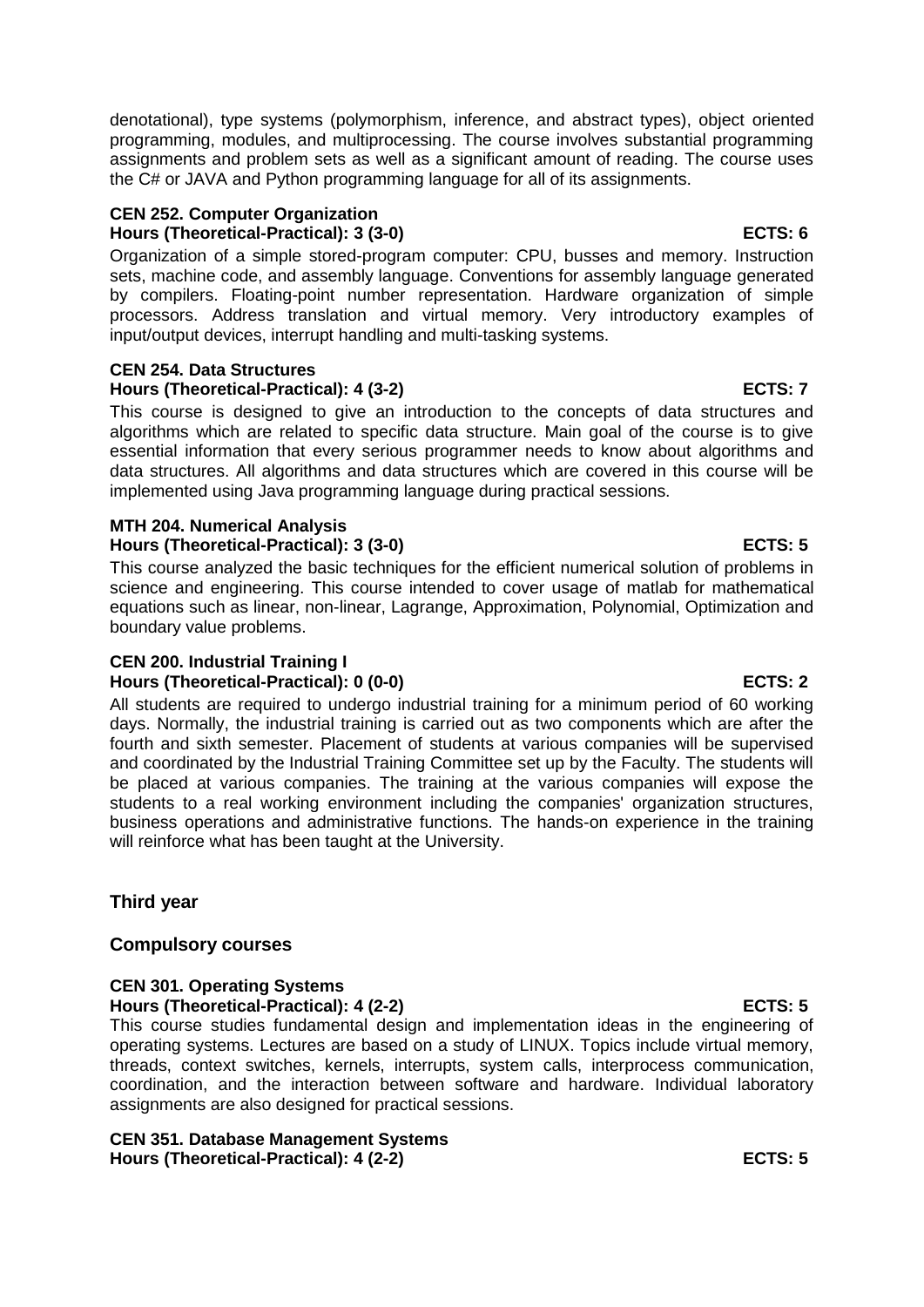This course investigates how database management system techniques are used to design, develop, implement and maintain modern database applications in organizations. Individual laboratory assignments are also designed for practical sessions.

# **CEN 300. Industrial Training II Hours (Theoretical-Practical): 0 (0-0) ECTS: 2**

All students are required to undergo industrial training for a minimum period of 60 working days. Normally, the industrial training is carried out as two components which are after the fourth and sixth semester. Placement of students at various companies will be supervised and coordinated by the Industrial Training Committee set up by the Faculty. The students will be placed at various companies. The training at the various companies will expose the students to a real working environment including the companies' organization structures, business operations and administrative functions. The hands-on experience in the training will reinforce what has been taught at the University.

# **CEN 362. Computer Networks Hours (Theoretical-Practical): 5(3-2) ECTS: 5**

An introduction to the design and analysis of computer communication networks. Topics include application layer protocols, Internet protocols, network interfaces, local and wide area networks, wireless networks, bridging and routing, and current topics

# **CEN 392. Senior Design Project Hours (Theoretical-Practical): (-)** And the set of the set of the set of the set of the set of the set of the set of the set of the set of the set of the set of the set of the set of the set of the set of the set of the s

In this course students works individually under the supervision of assigned professors to tackle real design problems for industry. Students gain a variety of benefits from this openended problem-solving experience, which requires them to synthesize and apply the knowledge they have gained through their engineering courses, to work within time and budget constraints, and to present their progress and results through regular oral and written communications with company members.

# **Elective Courses**

# **BUS 321. Production Management Hours (Theoretical-Practical): 3 (2-1) ECTS: 3**

The course includes topics such as systems, models and modelling approaches, decision analysis, certainty, risk and uncertainty conditions, linear programming, sensitivity analysis and transportation and assignment problems.

# **BUS 114. Communication Skills**

# **Hours (Theoretical-Practical): 3 (2-1) ECTS: 3**

Communication skills are an essential element every employee and manager must have as part of their standard tool set. In this course, through interactive lectures, self-assessments, role-playing activities and video simulations, students gain practical experience passed on a flexible, genuine and self-confident approach. They also gain the skills to collaborate on written reports and oral presentations honing their communications skills

# **BUS 324. Operations Research Hours (Theoretical-Practical): 3 (2-1) ECTS: 3**

Defining a problem, developing a model appropriate to a problem, obtaining the solution of the model, analyzing the results, testing and implementing the model.

**BAF 403. Project Evaluation And Finance Hours (Theoretical-Practical): 3 (2-1) ECTS: 3**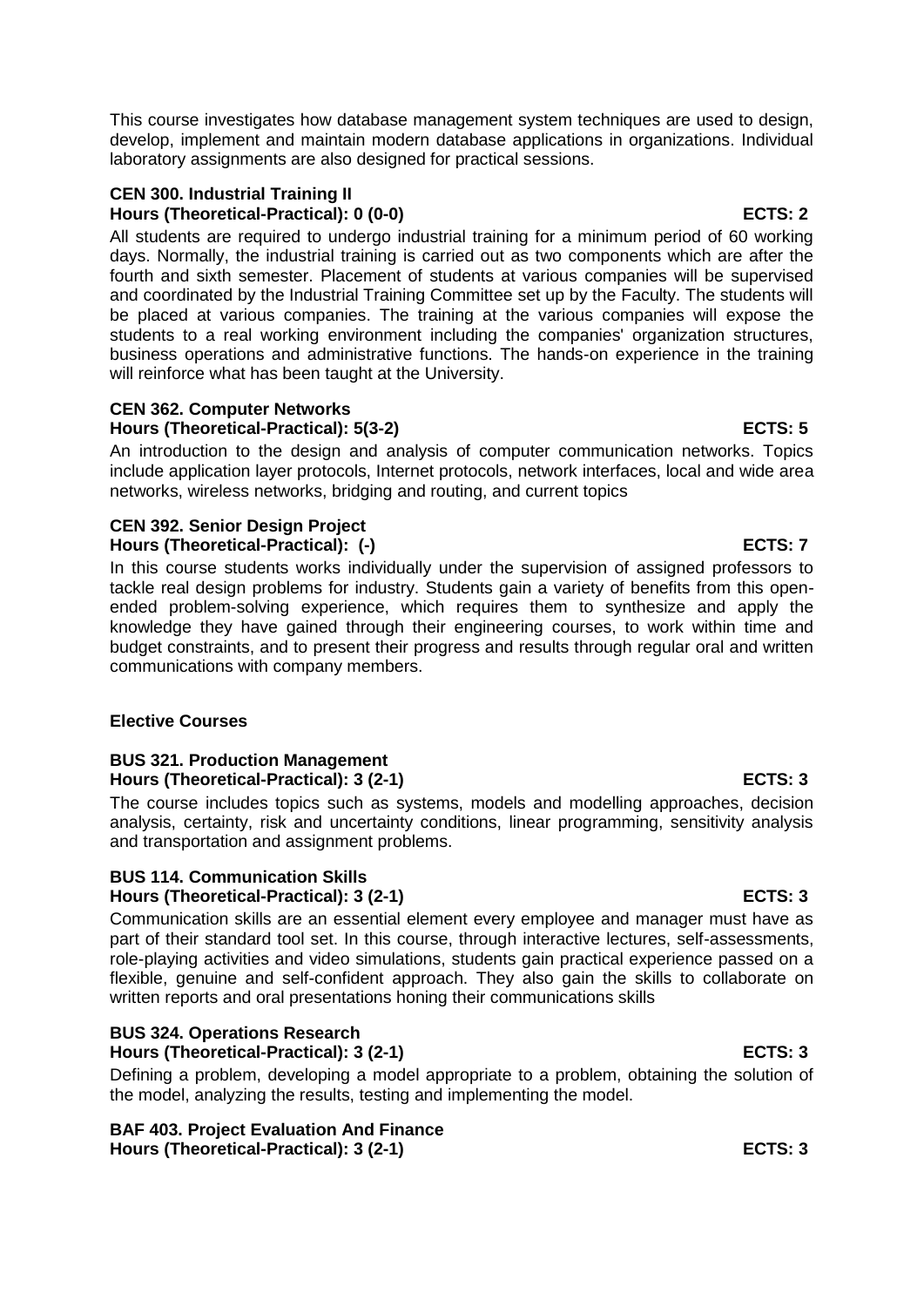This course considers financial and economic analysis of private and public projects associated with the operations in domestic and international environment. Due to the globalization and emergence of opportunities for private and public organizations became necessary to expand market shares, production and servicing capabilities, which are held by use of various project concepts. However, some projects implemented have not always fulfilled expectations as a result of inefficient planning, selection and evaluations.

### **BUS 451. International Marketing Hours (Theoretical-Practical): 3 (2-1) ECTS: 3**

The purpose of this course is to introduce students with the concepts of international marketing. The course covers topics that pertain to marketing of goods and services in an international environment. Case studies and class discussions about the challenges of marketing in global environments will enhance student learning in this course. Some basic concepts covered in this course include regional market characteristics and preferential trade agreements, social and cultural environments, the political, legal and regulatory environments, importing, exporting and sourcing, global market entry strategies, brand, product and pricing decisions, global channel and communication decisions.

# **CEN 308. Software Engineering**

**Hours (Theoretical-Practical): 4 (2-2) ECTS: 5**

This course is aimed at helping students build up an understanding of how to develop a software system from scratch by guiding them thru the development process and giving them the fundamental principles of system development with object oriented technology using UML. The course will initiate students to the different software process models, project management, software requirements engineering process, systems analysis and design as a problem-solving activity, key elements of analysis and design, and the place of the analysis and design phases within the system development life cycle.

### **CEN 311. Introduction to Web Engineering** Hours (Theoretical-Practical): 4 (2-2) **ECTS: 5** ECTS: 5

Provides an introduction to the discipline of Web Engineering. This course aims to introduce the methods and techniques used in Web-based system development. In contrast to traditional Software Engineering efforts, Web Engineering methods and techniques must incorporate unique aspects of the problem domain such as: document oriented delivery, finegrained lifecycles, user-centric development, client-server legacy system integration and diverse end user skill levels. This course draws upon previous programming and computing experience to develop practical web development and maintenance skills. This course is intended for students with knowledge of both Internet communication concepts and an introductory programming knowledge.

# **CEN 312. Web Programming**

# Hours (Theoretical-Practical): 4 (2-2) ECTS: 5

This is a beginners' course in programming together with HTML. It follows a problem-based approach which requires you to design and create a website of ever-increasing sophistication as the course progresses while creating design documentation, reflecting on the process, and (optionally) sharing and communicating with others on the course. The output of your work will be presented as a publicly accessible website, and you will submit a portfolio that maps what you have done to the course learning outcomes.

# **CEN 352. Introduction to MIS**

# **Hours (Theoretical-Practical): 4 (2-2) ECTS: 5**

This course examines the applications of computer-based information systems to the management of organizations. Topics include use of information to further the organization's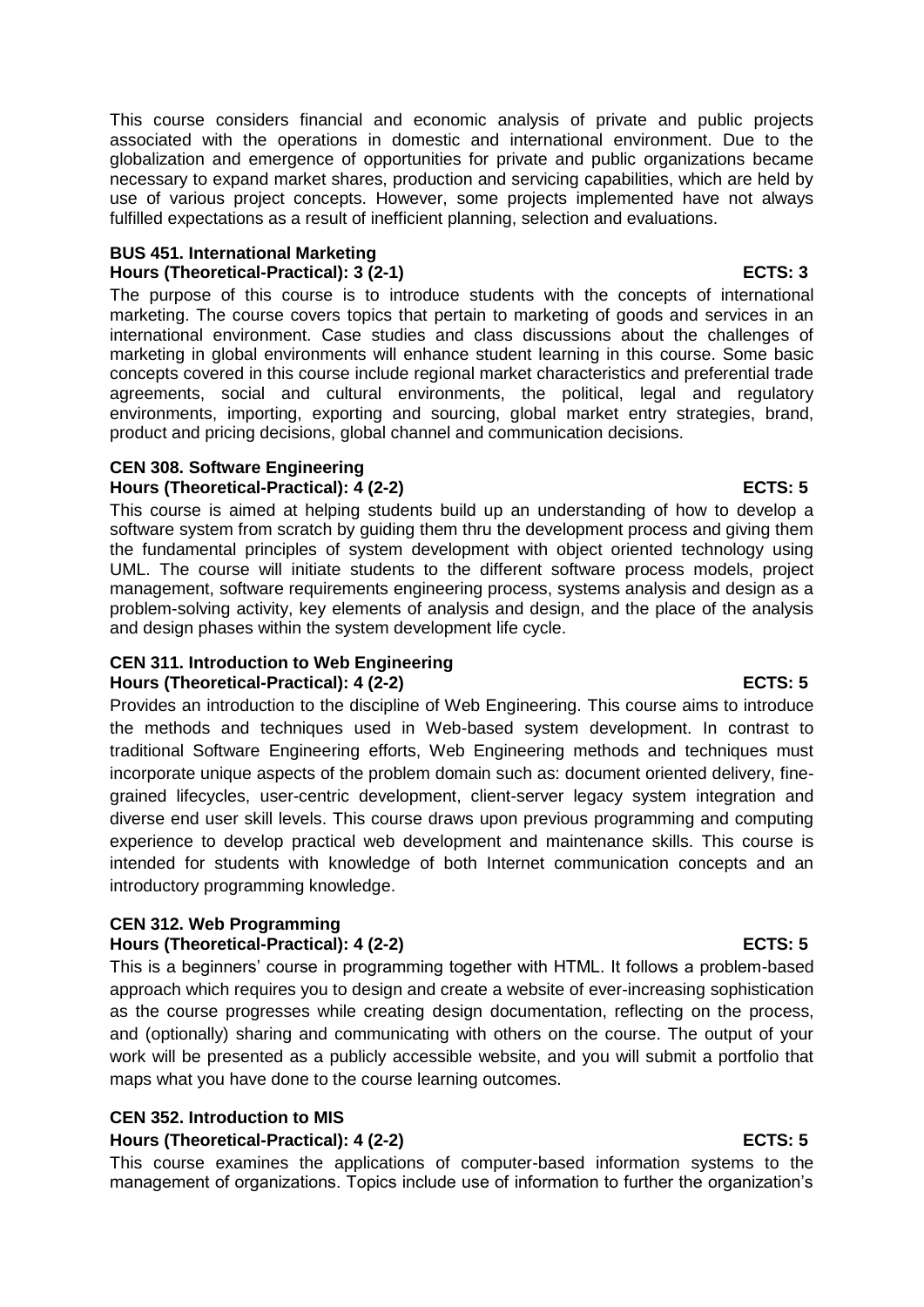mission and strategy, the role of users, the architecture of information and development of decision-support processes for managers. Technologies and tools such as HTML, database, and spreadsheet will be taught.

### **CEN 364. Introduction to Network Security Hours (Theoretical-Practical): 4 (2-2) ECTS: 5**

The objective of this course is to teach the fundamental concepts, architectures and protocols related to network security. Topics covered include: overview of network security; basics of cryptography; threat models; authentication and authorization mechanisms and standards; public key infrastructure; electronic mail security; network layer security; transport layer and web security; packet filtering, firewalls, intrusion detection, and virtual private networks; recent topics in network security.

### **CEN 384. Computer Architecture Hours (Theoretical-Practical): 4 (2-2) ECTS: 5**

This course is an undergraduate course on computer architecture with an emphasis on a quantitative approach to cost/performance design tradeoffs. The course covers the fundamentals of classical and modern processor design: performance and cost issues, instruction sets, pipelining, caches, physical memory, virtual memory, I/O superscalar and out-of-order instruction execution, speculative execution, long (SIMD) and short (multimedia) vector execution, multithreading, and an introduction to shared memory multiprocessors.

## **CEN 396. Digital Data Communications** Hours (Theoretical-Practical): 4 (2-2) ECTS: 5

This course is intended to cover listed topics. Principles underlying communication network design, including physical layer, MAC layer modeling and engineering, and data link layer. Internet structure, Internet protocol models and engineering. Physical layer description will include modulation, data transmission, and multiplexing. MAC layer modeling will include CSMA/CD, token ring and token bus techniques.

### **CEN 382. Microprocessors and Microcomputing** Hours (Theoretical-Practical): 4 (2-2) ECTS: 5

Introduction to computer and microprocessor architecture, addressing modes. Arithmetic, logic and program control instructions. Programming microprocessor, 8086/8088 hardware specifications, interrupts, memory and basic I/O interface.

### **CEN 353. Introduction to E-Business/E-Commerce Hours (Theoretical-Practical): 4 (2-2) ECTS: 5**

Electronic processing and transmission of data including text, sound and video for ebusiness. Electronic trading of goods and services, on-line delivery of digital contents, electronic fund transfer, electronic bill of lading, direct consumer marketing and after-sales services. E-business security, shopping carts, methods of electronic payments and XML related technologies.

# **CEN 355. Special Topics in Database Management Systems Hours (Theoretical-Practical): 4 (2-2) ECTS: 5**

Introduction to database design and use of database management systems for applications. Topics include database architecture, comparison to file-based systems, historical data models, conceptual model; integrity constraints and triggers; functional dependencies and normal forms; relational model, algebra, database processing and Structured Query Language (SQL), database access from Applications-Embedded SQL, JDBC, Cursors, Dynamic SQL, Stored Procedures. Emerging trends will be studied, such as NoSQL databases, Internet & Databases and On-Line Analytical Processing (OLAP). A team project that builds a database application for a real-world scenario is an important element of the course.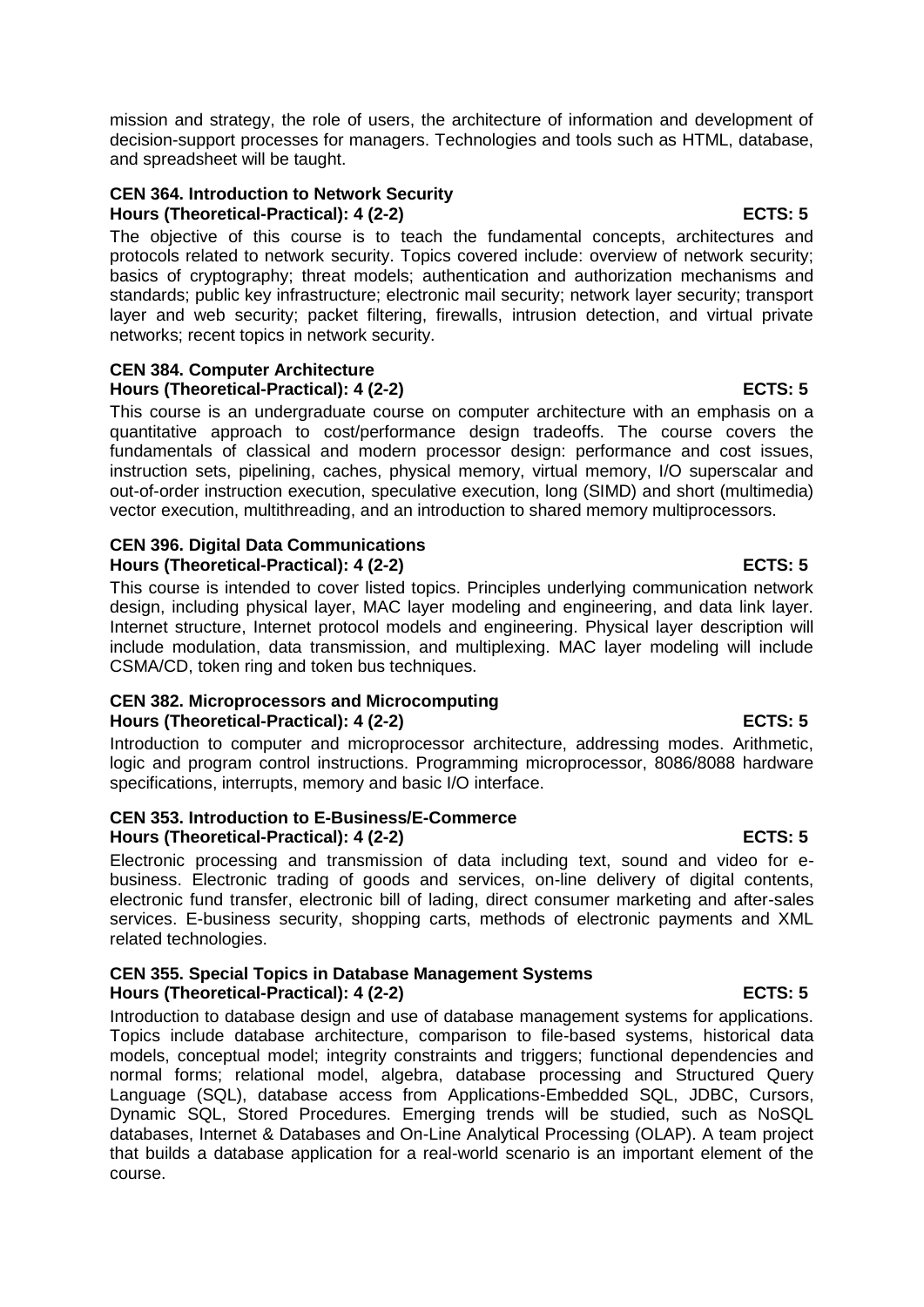# **CEN 363. Introduction to Network Programming Hours (Theoretical-Practical): 4 (2-2) ECTS: 5**

This course covers TCP/IP network programming using Berkeley sockets as the application program interface. After an introduction to the concepts of computer networks, TCP/IP protocols, and sockets, TCP/UDP sockets and their example client-server programs are presented. The second half of the course covers advanced topics including I/O multiplexing, threads, non-blocking I/O, client-server design alternatives, etc. Along the semester, three mini-program assignments will be given.

# **CEN 365. Introduction to Mobile and Wireless Networking Hours (Theoretical-Practical): 4 (2-2) ECTS: 5**

This course is providing a comprehensive treatment of wireless data and telecommunication networks in wireless networking. Topics include Wireless Networking Trends, Key Wireless Physical Layer Concepts, Wireless Local Area Networks, Wireless Personal Area Networks, WiMAX (Physical layer, Media access control, Mobility and Networking), IEEE 802.22 Wireless Regional Area Networks, IEEE 802.21 Media Independent Handover, Wireless Cellular Networks: 1G and 2G, 2.5G, 3G, and 4G, Mobile IPv4, Mobile IPv6, TCP over Wireless Networks, Ad Hoc Networks - Issues and Routing, Wireless Sensor Networks, Wireless Mesh and Multi-Hop Relay Networks, Radio Frequency Identification (RFID).

# **BOS 101. Bosnian Language I** Hours (Theoretical-Practical): 2 (2-0) **ECTS: 0**

This course provides Basic communication skills such as understanding and speaking in Bosnian language by understanding the structure of Bosnian language on starter level.

# **BOS 102. Bosnian Language II**

**Hours (Theoretical-Practical): 2 (2-0) ECTS: 0**

This course provides Basic communication skills such as understanding and speaking in Bosnian language by understanding the structure of Bosnian language on beginner level.

# **TDE 191. Turkish Language I** Hours (Theoretical-Practical): 2 (2-0) **ECTS: 0**

This course provides Basic communication skills such as understanding and speaking in Turkish language by understanding the structure of Turkish language on starter level.

# **TDE 192. Turkish Language II**

# **Hours (Theoretical-Practical): 2 (2-0) ECTS: 0**

This course provides Basic communication skills such as understanding and speaking in Turkish language by understanding the structure of Turkish language on beginner level.

# **BUS 105. Introduction to Law**

# Hours (Theoretical-Practical): 3 (2-1) **ECTS: 3**

This course gives a general overview of law and legal systems. It covers the nature and sources of law, court systems, and the substantive areas of constitutional law, contracts, torts, criminal law, contracts, agency, and property. This course is geared towards providing students with the basic knowledge of all aspects of the law, critical legal thinking, and a comparative approach to the civil and common law systems. This course is a prerequisite for all other Legal Studies courses.

# **BUS 112. Fundamentals of Management Hours (Theoretical-Practical): 3 (2-1) ECTS: 3**

This course provides a thorough understanding of what is required to set up organization, motivate and manage your team successfully and provides clear structures and tools to enable you to do this. It will show you how to master the five key areas of modern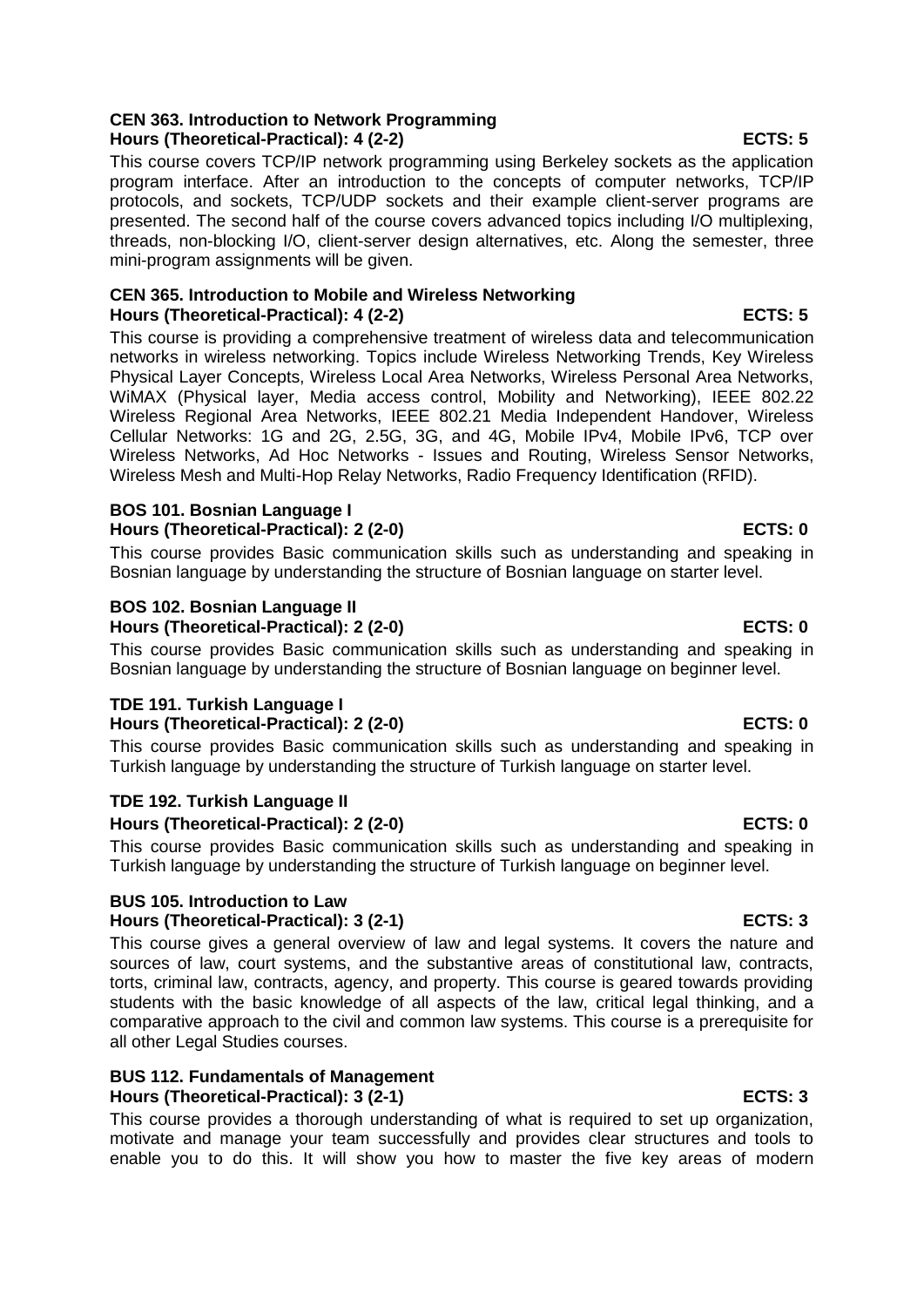management: Goal Setting; Effective Time Management; Performance Management; Motivating Your Team.

# **BUS 221. Marketing I** Hours (Theoretical-Practical): 3 (2-1) **ECTS: 3**

The purpose of this course is to cover subjects that relate to foundations of marketing management in modern business establishments. Topics to be taught in this course include definition and scope of marketing, marketing environment, managing marketing information, consumer and business buyer behavior, creating value for target customers, product, services and branding strategy, new product development and product life-cycle strategies, pricing products: Understanding and capturing customer value.

### **BUS 222. Marketing II Hours (Theoretical-Practical): 3 (2-1) ECTS: 3**

Marketing is a key function for all commercial and non-commercial organizations today. This course covers basic marketing subjects and gives students an opportunity to prepare a real life project through which they will have a chance to see how marketing is applied in real world. Basic topics to be covered in this course include pricing, supply chain management, retailing, wholesaling, advertising, personal selling and direct marketing.

# **ECO 101. Introduction to Economics I**

# **Hours (Theoretical-Practical): 3 (2-1) ECTS: 3**

Students will learn about essential principles of economics. They will learn how people, companies and governments should manage scarce resources in an effective way.

# **ECO 206. Macroeconomics**

## **Hours (Theoretical-Practical): 3 (2-1) ECTS: 3**

This course provides an overview of macroeconomic issues: the determination of output, employment, unemployment, interest rates, and inflation. Monetary and fiscal policies are discussed. Important policy debates such as, the sub-prime crisis, social security, the public debt, and international economic issues are critically explored. The course introduces basic models of macroeconomics and illustrates principles with the experience of the U.S. and foreign economies.

# **BUS 108. Business English**

# **Hours (Theoretical-Practical): 3 (3-0) ECTS: 3**

The course aims at developing fluency and accuracy in using Business English with the help of essential business content: basic structures and vocabulary, authentic reading and listening texts (e.g. newspaper articles, interviews, etc.), business reports and case studies. It covers the most important areas of management, production, marketing, finance and macroeconomics.

# **ECO 104. EU integration and Bosnian Economy**

# **Hours (Theoretical-Practical): 3 (3-0) ECTS: 3**

This course covers familiarization of students with the institutional and economic aspects of the European Union to improve their ability to frame and analyze economic policy questions in a coherent way.

# **ELT 123. Effective Communication Skills**

# **Hours (Theoretical-Practical): 3 (3-0) ECTS: 3**

This course develops your ability to focus on your outcome, tune in to your audience and develop your message for clarity and impact. Your ability to create an environment for open discussion and ongoing dialogue is crucial for communication success. The communications skills covered in this course will increase your ability to exercise choice and control for every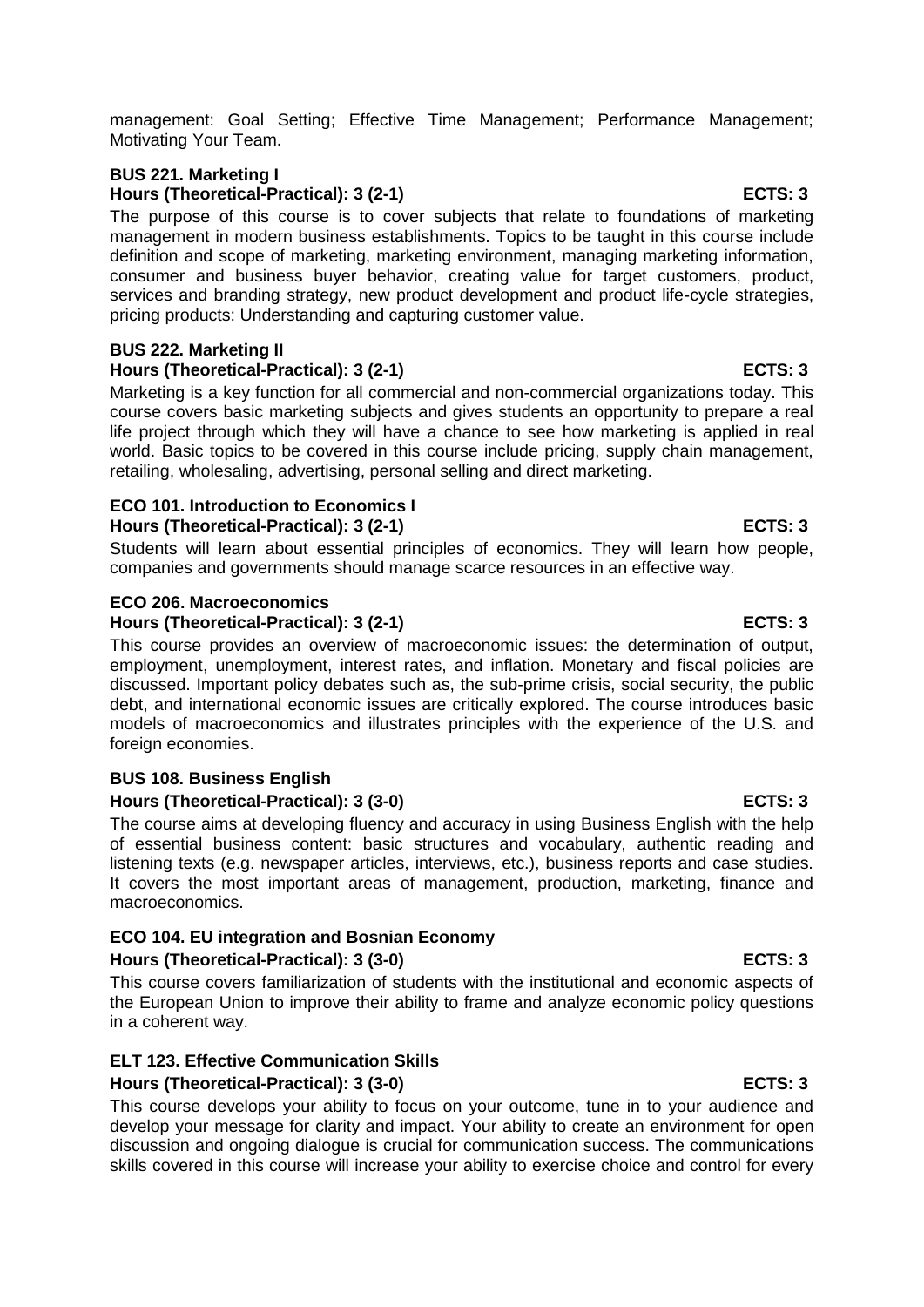type of conversation, influence without authority and improve quality of relationships and productivity.

### **BUS 112. Management and Organization Hours (Theoretical-Practical): 3 (3-0) ECTS: 3**

This course provides a thorough understanding of what is required to set up organization, motivate and manage your team successfully and provides clear structures and tools to enable you to do this. It will show you how to master the five key areas of modern management: Goal Setting; Effective Time Management; Performance Management; Motivating Your Team.

### **BUS 103. Introduction to Business Hours (Theoretical-Practical): 3 (2-1) ECTS: 3**

This course presents a balanced view of business; the strengths, weaknesses, successes, failures, problems, and challenges. It provides students a base for more advanced courses. The objective of this course is to provide students a clear and complete description of the concepts underlying business and illustrate the dynamism and liveliness of business organizations and people who operate them with real life examples.

### **CEN 304. Automata Theory And Formal Languages Hours (Theoretical-Practical): 3 (3-0) ECTS: 5**

Finite automata and regular languages are one of the first and simplest models of computation, and their mathematical theory is quite elegant and simple. Finite automata are widely used to model certain physical systems (traffic light, vending machines, ...) or to describe some applications (lexical analysis, pattern search algorithm, ...). Finite automata constitute also a perfect illustration of basic concepts in set theory and discrete structure. Pushdown automata are finite automata with stacks. The theory is more complex, but has important applications in parsing and analysis of context-free languages which is also a fundamental concept in computer science. Turing machines were described by Alan Turing in 1937 and they are a powerful model of computation since they help computer scientists understand the limits of mechanical computation by providing a precise definition of an 'algorithm' or 'mechanical procedure'.

## **CEN 321. Introduction to Logic Programming Hours (Theoretical-Practical): 3 (3-0) ECTS: 5**

The course explores logic-based computing and logic programming. It includes an introduction to programming in logic, covering basic techniques for solving problems in a logic programming system. Particular attention will be paid to user interface issues and how a logic system can provide a useful computing environment. The course covers implementation issues, emphasizing how a logic programming system generalizes both traditional programming language systems and traditional database systems.

### **CEN 331. Introduction to Programming Language Design** Hours (Theoretical-Practical): 3 (3-0) **ECTS: 5**

This course provides an introduction to programming language design and implementation. It provides experience in a variety of programming paradigms as well as an introduction to programming language theory.

## **CEN 334. Introduction to Human-Computer Interaction Hours (Theoretical-Practical): 3 (3-0) ECTS: 5**

In this course, you will learn how to design technologies that bring people joy, rather than frustration. You'll learn several techniques for rapidly prototyping and evaluating multiple interface alternatives -- and why rapid prototyping and comparative evaluation are essential to excellent interaction design. You'll learn how to conduct fieldwork with people to help you get design ideas. How to make paper prototypes and low-fidelity mock-ups that are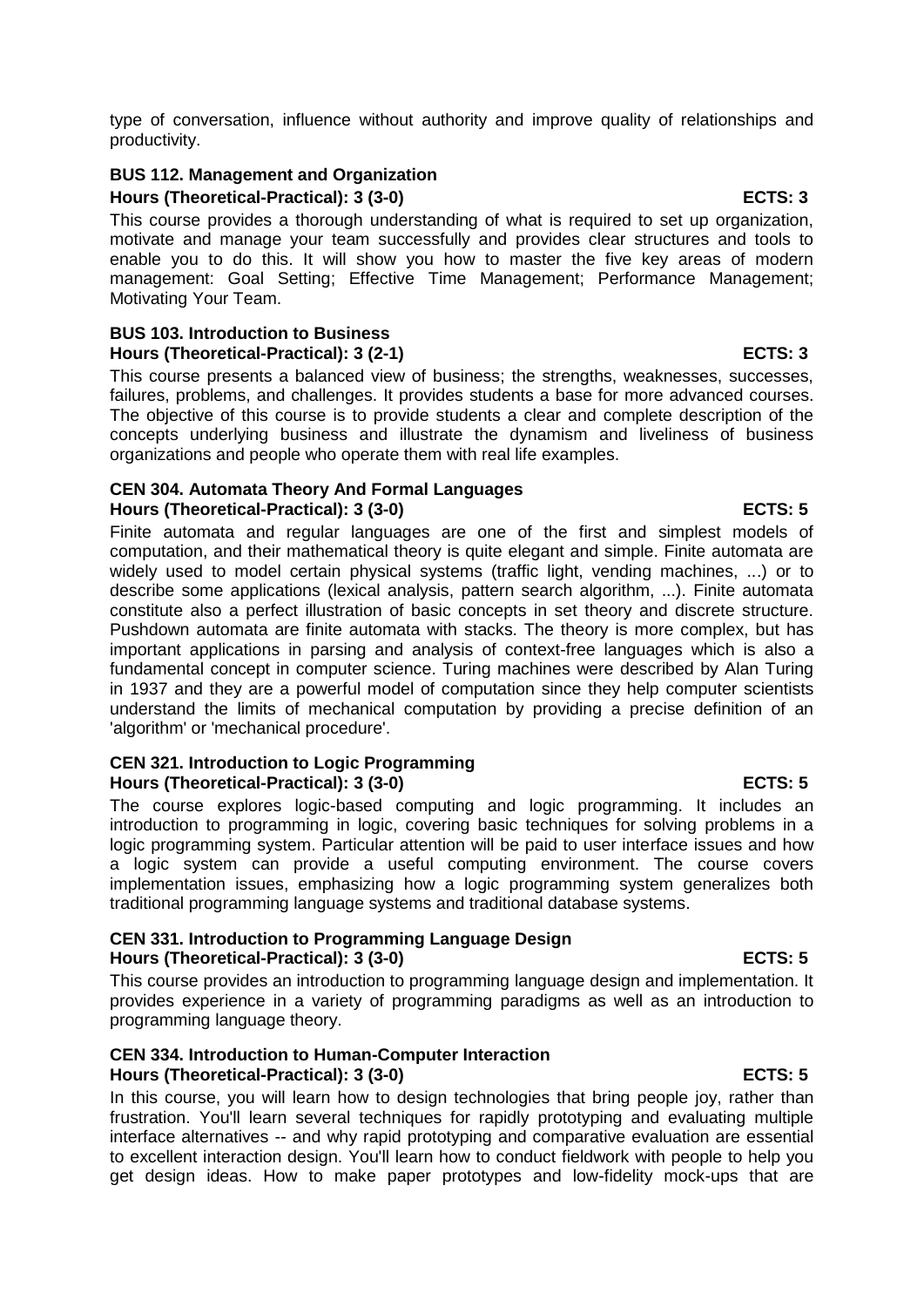interactive -- and how to use these designs to get feedback from other stakeholders like your teammates, clients, and users. You'll learn principles of visual design so that you can effectively organize and present information with your interfaces. You'll learn principles of perception and cognition that inform effective interaction design. And you'll learn how to perform and analyze controlled experiments online.

## **CEN 354. Introduction to Data Mining Hours (Theoretical-Practical): 3 (3-0) ECTS: 5**

Data mining is concerned with the extraction of novel knowledge from large amounts of data. This course introduces and studies the concepts, issues, tasks and techniques of data mining. Topics include data preparation and feature selection, association rules, classification, clustering, evaluation and validation, scalability, spatial and sequence mining, and data mining applications.

### **CEN 358. Introduction to Computer Vision Hours (Theoretical-Practical): 3 (3-0) ECTS: 5**

This course is an introduction to basic concepts in computer vision, as well some research topics. We will cover low-level image analysis, image formation, edge detection, segmentation, image transformations for image synthesis, methods for 3D scene reconstruction, motion analysis, tracking, and object recognition.

## **CEN 359. Introduction to Machine Learning Hours (Theoretical-Practical): 3 (3-0) ECTS: 5**

This course provides a broad introduction to machine learning and statistical pattern recognition. Topics include: supervised learning (generative/discriminative learning, parametric/non-parametric learning, neural networks, support vector machines); unsupervised learning (clustering, dimensionality reduction, kernel methods); learning theory (bias/variance tradeoffs; VC theory; large margins); reinforcement learning and adaptive control. The course will also discuss recent applications of machine learning, such as to robotic control, data mining, autonomous navigation, bioinformatics, speech recognition, and text and web data processing.

### **CEN 381. Introduction to Computer Graphics Hours (Theoretical-Practical): 3 (3-0) ECTS: 5**

Introduction to computer image synthesis, modeling, and animation. Topics may include visual perception, displays and framebuffers, image processing, affine and projective transformations, hierarchical modeling, hidden surface elimination, shading, ray-tracing, antialiasing, texture mapping, curves, surfaces, particle systems, dynamics, character animation, and animation principles.

### **CEN 383. Signal Processing For Computer Engineering Hours (Theoretical-Practical): 3 (3-0) ECTS: 5**

Fundamentals of signals and systems, classification of signals, continuous signals, Fourier Transforms, Inverse Fourier Transform, Laplace Transforms, Inverse Laplace Transforms, discrete signals, Fast Fourier Transform, Discrete Fourier Transforms, Z Transforms, filters, and the other applications.

### **CEN 390. Introduction to Artificial Intelligence Hours (Theoretical-Practical): 3 (3-0) ECTS: 5**

The goal of Artificial Intelligence is to build software systems that behave "intelligently". By this, we mean that the computer systems "do the right thing" in complex environments--that they act optimally given the limited information and computational resources available. This course provides an introduction to artificial intelligence. We will first study the core topics of knowledge representation, reasoning, and learning, all from the perspective of probabilistic methods. Then we will cover several of the "subject areas" of artificial intelligence where